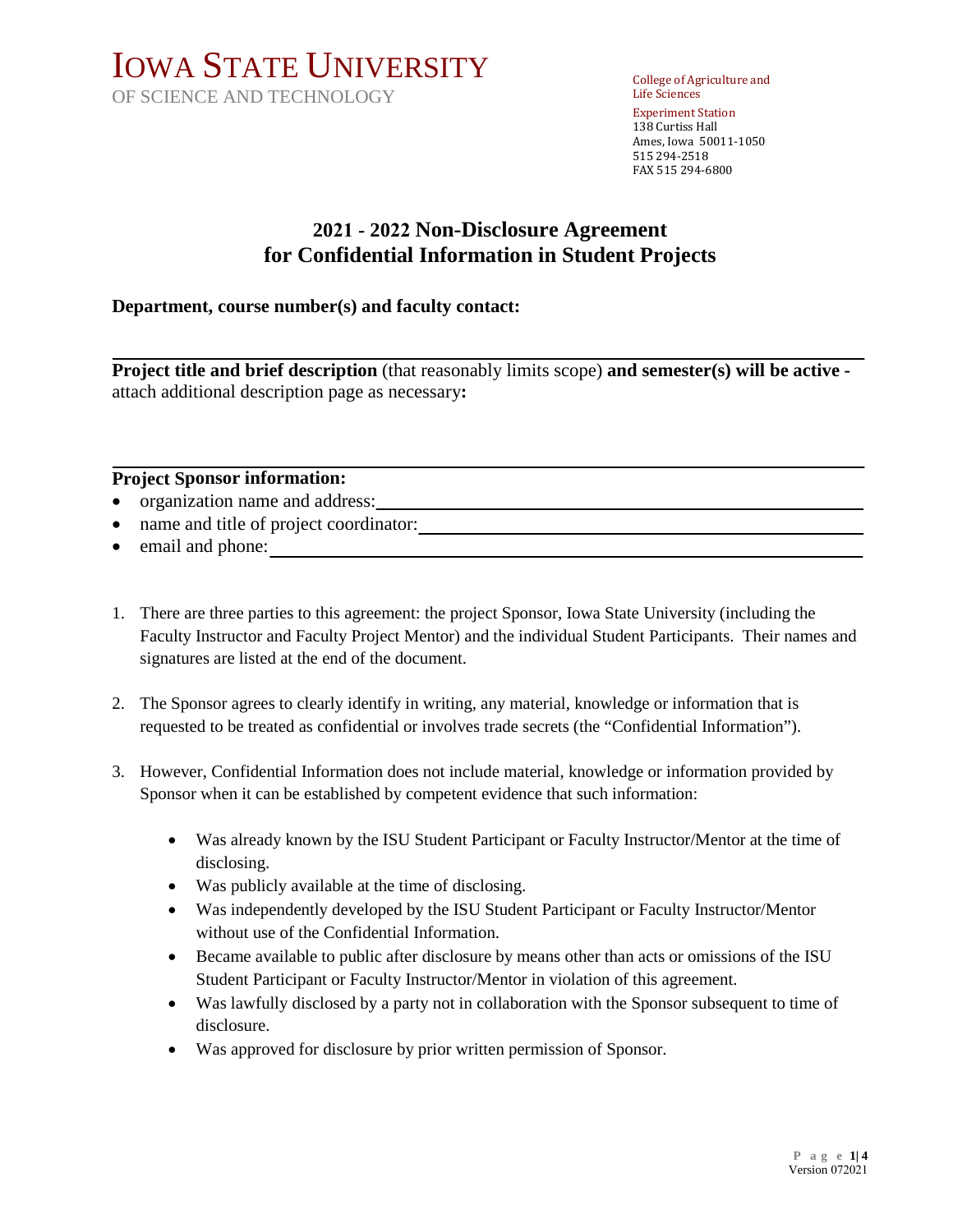- 4. The Student Participants and the Faculty Instructor/Mentor agree to exercise reasonable care to prevent the disclosure of the Confidential Information to any third party and to only use this information for the educational purpose for which it is shared.
- 5. All parties understand that the Confidential Information is being used as part of a project in an ISU course. Therefore, it is agreed that the Student Participants and Faculty Instructor/Mentor in the course may make use of the Confidential Information for the limited purposes of working on the designated course project. As part of the class requirements the Student Participants may be required to give presentations about their project to the other students in the class. Some presentations may be open to other faculty and students and, in some situations, even the public. All presentations shall be subject to prior review by Sponsor. The Sponsor may designate a specific item of the Confidential Information that cannot be included in any presentation. Another option would be for the Sponsor to request in writing that the presentation be given to a very limited audience. In either case the Sponsor must realize that the presentation must not be edited beyond the point of being understood.
- 6. This project is not intended to be a hidden experience for the Student Participants, therefore the Student Participants will be allowed to mention the project by name during job interviews or on resumes, with the understanding they cannot disclose any of the specific Confidential Information.
- 7. This project, as with all course work, may be used as example course work during events such as College accreditation review. If there is any concern about it being used in this context (and other similar educational settings in which examples of student work are displayed) the Sponsor may request in writing to preview any project summary before it is released for such use and Sponsor shall promptly be awarded a review opportunity before any such disclosure and communicate the results of the review to ISU before any such disclosure.
- 8. Other than identified above, the University, Faculty Instructor/Mentor and the Student Participants agree to not disclose the Confidential Information beginning with the date this agreement is signed by the student participants and ending three years after the official last day of the appropriate academic semester.
- 9. This agreement may be terminated by any party by giving thirty days written notice to the other parties. Upon termination or expiration, all Confidential Information shall remain the property of the Sponsor and shall be returned or destroyed promptly. The obligation of confidentiality shall survive termination or expiration of this Agreement.
- 10. All parties must comply with all applicable U.S. export control laws and regulations. For purposes of this agreement, there shall be no export controlled information disclosed by any party. Further, it is understood that foreign nationals may be part of the student group working on this project.
- 11. This agreement may not be modified or assigned, except by further written agreement executed by an authorized official of each party.
- 12. By the signature below of officials authorized to commit the parties to this agreement, Sponsor, Iowa State University, the Faculty Instructor/Mentor and Student Participants agree to all the above terms and conditions, as of the effective date given below. A facsimile or scan of any original signature transmitted by one party to the other party is effective as if the original was sent to the other party.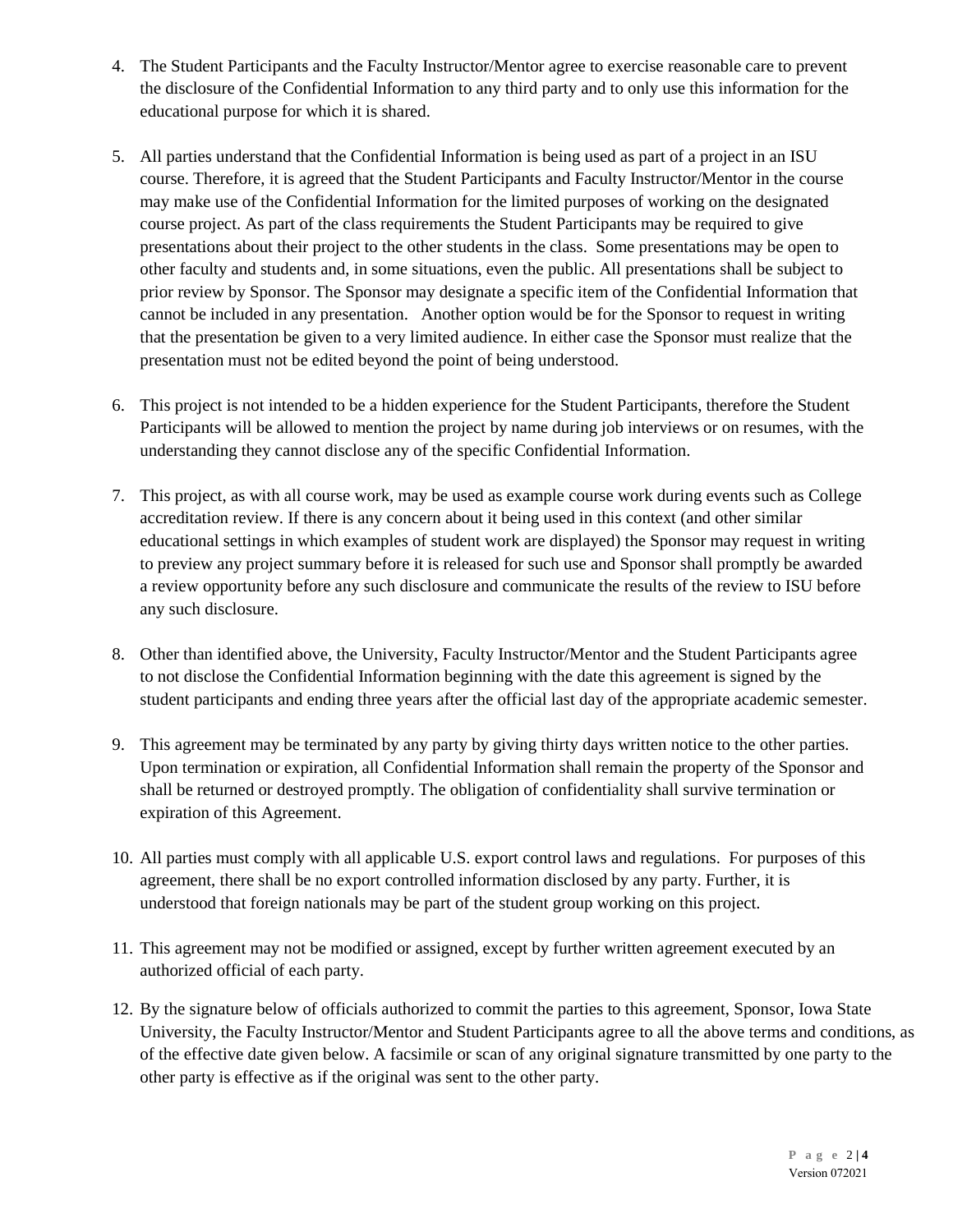| <b>SPONSOR</b>                                                                                                                                                                                                                 |  |
|--------------------------------------------------------------------------------------------------------------------------------------------------------------------------------------------------------------------------------|--|
|                                                                                                                                                                                                                                |  |
| Printed Name: 1988. The Communication of the Communication of the Communication of the Communication of the Communication of the Communication of the Communication of the Communication of the Communication of the Communica |  |
|                                                                                                                                                                                                                                |  |
|                                                                                                                                                                                                                                |  |
|                                                                                                                                                                                                                                |  |
| <b>IOWA STATE UNIVERSITY OF</b>                                                                                                                                                                                                |  |
| <b>SCIENCE AND TECHNOLOGY</b>                                                                                                                                                                                                  |  |
|                                                                                                                                                                                                                                |  |
| Printed Name:                                                                                                                                                                                                                  |  |
|                                                                                                                                                                                                                                |  |
|                                                                                                                                                                                                                                |  |
|                                                                                                                                                                                                                                |  |
|                                                                                                                                                                                                                                |  |

## **FACULTY INSTRUCTOR FACULTY MENTOR (If Applicable)**

| Signature:    | Signature:    |
|---------------|---------------|
| Printed Name: | Printed Name: |
| Date:         | Date:         |